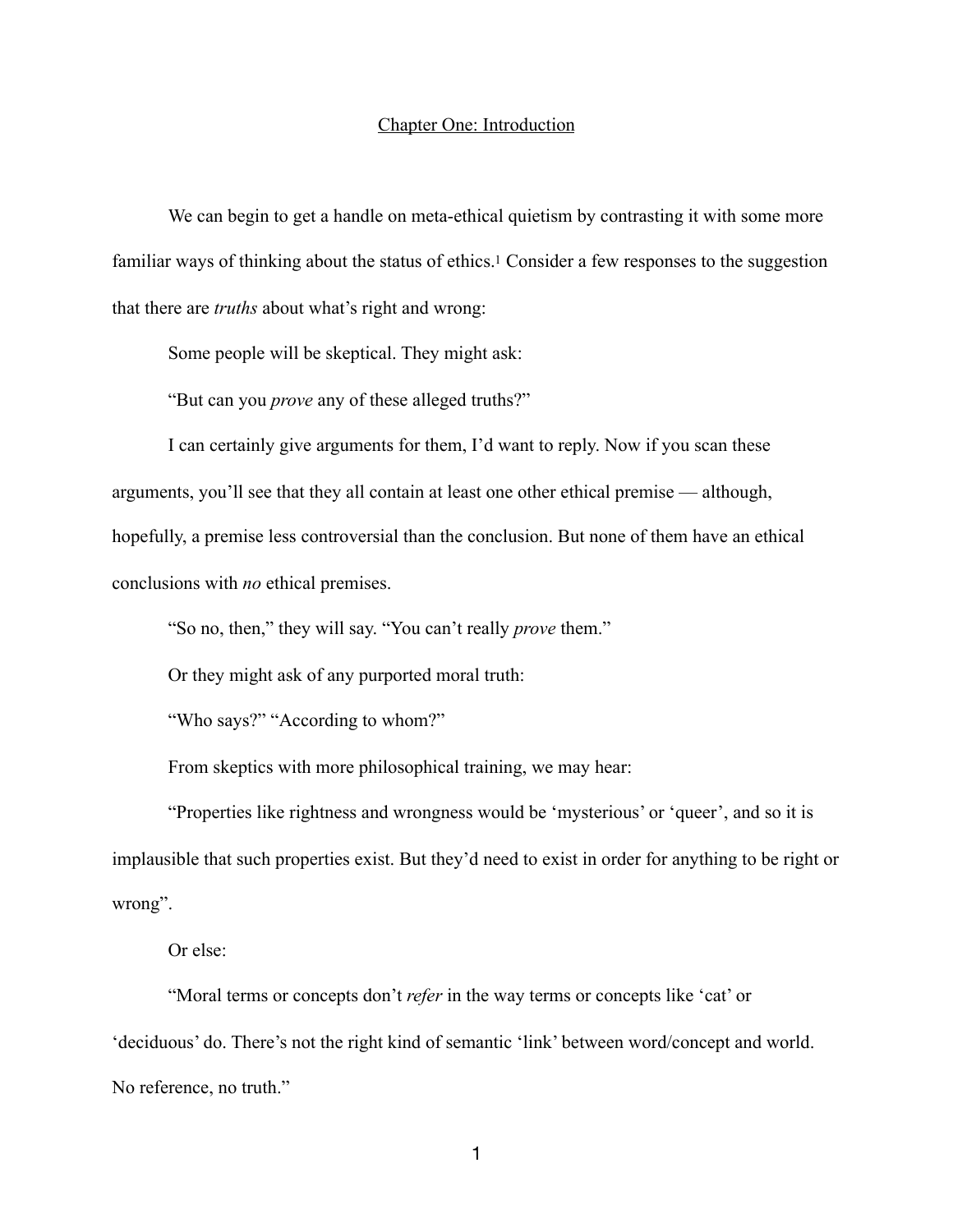"Moral terms or concepts don't have enough 'sense' or 'cognitive significance'; there's not the right kind of semantic 'link' between them and non-moral terms like 'cat' or 'leg', and so there's no rational way to move from claims involving the latter to claims involving the former — no way to go from an 'is' to an 'ought', in other words."

 Of course, not everyone is a skeptic. There's no shortage of philosophers willing to step in to rescue moral truth from the skeptics' doubts, through moves like the following:

 "Some say that moral properties are mysterious or spooky…but they're not at all. They're identical to natural properties. Or at least *reducible* to them. Being right is *nothing over and above* these natural properties or clusters thereof. I can tell as similar story about being wrong. So there: the world has what it needs for moral truth after all."

 "Moral terms and concepts *do* refer; here is the theory of reference according to which that's true…";

 "Moral terms and concepts *do* have the right sort of sense, the right sort of semantic link with non-moral expressions; we *can* derive an 'ought' from an 'is'..."

Or even:

 "I can show you that just being an agent [or just engaging in discourse, or just using this or that concept, or any concept…] rationally commits you to accepting certain moral conclusions!"

We'll get more precise about quietism later on, but for right now, the most illuminating thing to say is that all of these characters — both those trained in philosophy and those not, both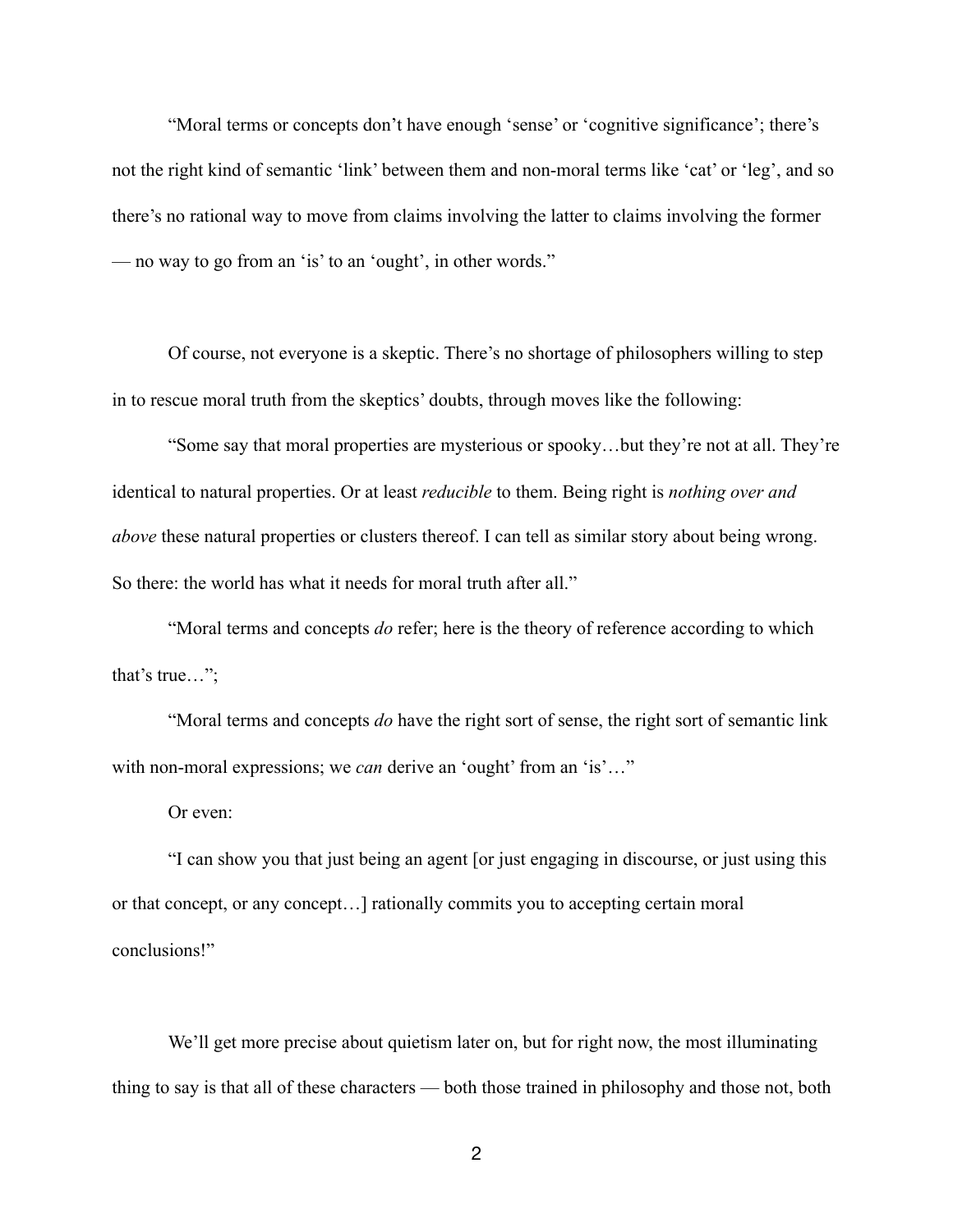the skeptics and the anti-skeptics — are revealing philosophical proclivities that would seem to be at odds with it. Our imagined skeptics purport to undermine ethics from a standpoint in metaphysics (when talking about moral properties) or semantics (when talking about sense and reference), or just generally, from some neutral, external point-of-view. Our anti-skeptics purport to vindicate ethics from a similar, external standpoint — either in metaphysics, semantics, or the theory of rational commitment.

 I, on the other hand, don't believe that ethics can be either undermined or vindicated from the outside like this, from fields like metaphysics, or semantics, or the theory of rationality. I think these fields are wholly irrelevant to fundamental ethics, and so while there are moral truths that can be argued for, even ingeniously, there are none that can be given a "foundation", or "proven" in the sense that the first of our imagined doubters seems to have had in mind. This is because the metaphysics of moral properties, the semantics of moral expressions, and so on, are not of first-order ethical significance. They don't matter in quite the same way that, at least on the reasonable moral theories, pleasure, pain, autonomy, equality, freedom, dignity, and so forth may matter — and so it's my position that they don't matter at all. This is what it is to be what I'm calling a "quietist" — to think that nothing is relevant to ethics unless it is of first-order ethical significance.

I think it's fair to say that quietism comes off as appealing, but at the same time a bit mysterious. To see the appeal, think a little bit about how you would make a difficult and important moral decision — about the kinds of reasoning you would employ, the kinds of considerations you would adduce. I think that most of us would not find these other areas of philosophy to be all that relevant; our decision would at no point hinge on theories of reference,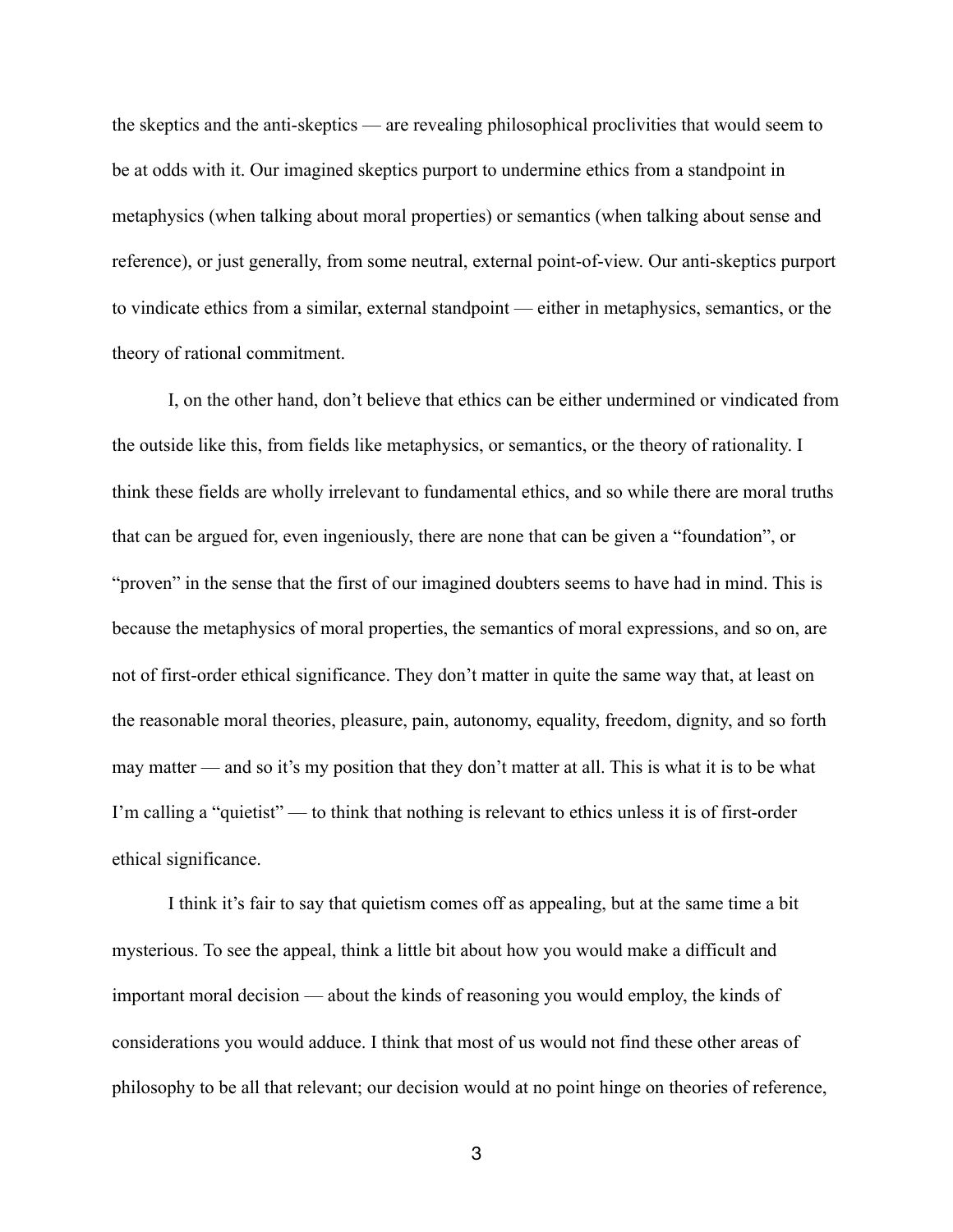or on whether there are indeed any rational commitments of our participation in discourse, or on which naturalistic reductions look the best by the metaphysicians' lights. These things don't seem to matter ethically. To see the mystery, think: How could these things — at least some of them *not* matter? How could what's right and wrong really be totally independent of what right and wrong *mean*? How could the existence or nonexistence of goodness in the world be irrelevant to whether anything's good? More abstractly still, how could ethics be this radically autonomous, isolated domain of inquiry, separate and apart from our understandings of mind, word, and world? Assuming that other domains of inquiry are not isolated like this, we might reasonably ask: What makes ethics so *special*?

 Now, I am far from the only meta-ethical quietist. Very many eminent philosophers have endorsed the view that right and wrong are isolated from other domains of inquiry in the manner just described. They include Ronald Dworkin (1996), Richard Rorty (1990, 1998), Thomas Nagel (1997), John McDowell (1979), Sabina Lovibond (1983), Derek Parfit (2011), Tim Scanlon (2014), Alice Crary (2016), Stanley Cavell (1979), and Matthew Kramer (2009).

 If I had to offer one wholesale criticism of my fellow quietists, it would be that none of them have — to my satisfaction, and I can report, to the satisfaction of many others — dispelled the aforementioned sorts of mysteries. They give us a meta-ethical outlook that many of us may *want* to accept, but never to my mind satisfactorily explain *how* we can accept it. They leave us short of full understanding, and leave ethics looking uncanny. If they're not promising the impossible, it's not easy to see *how* they're not.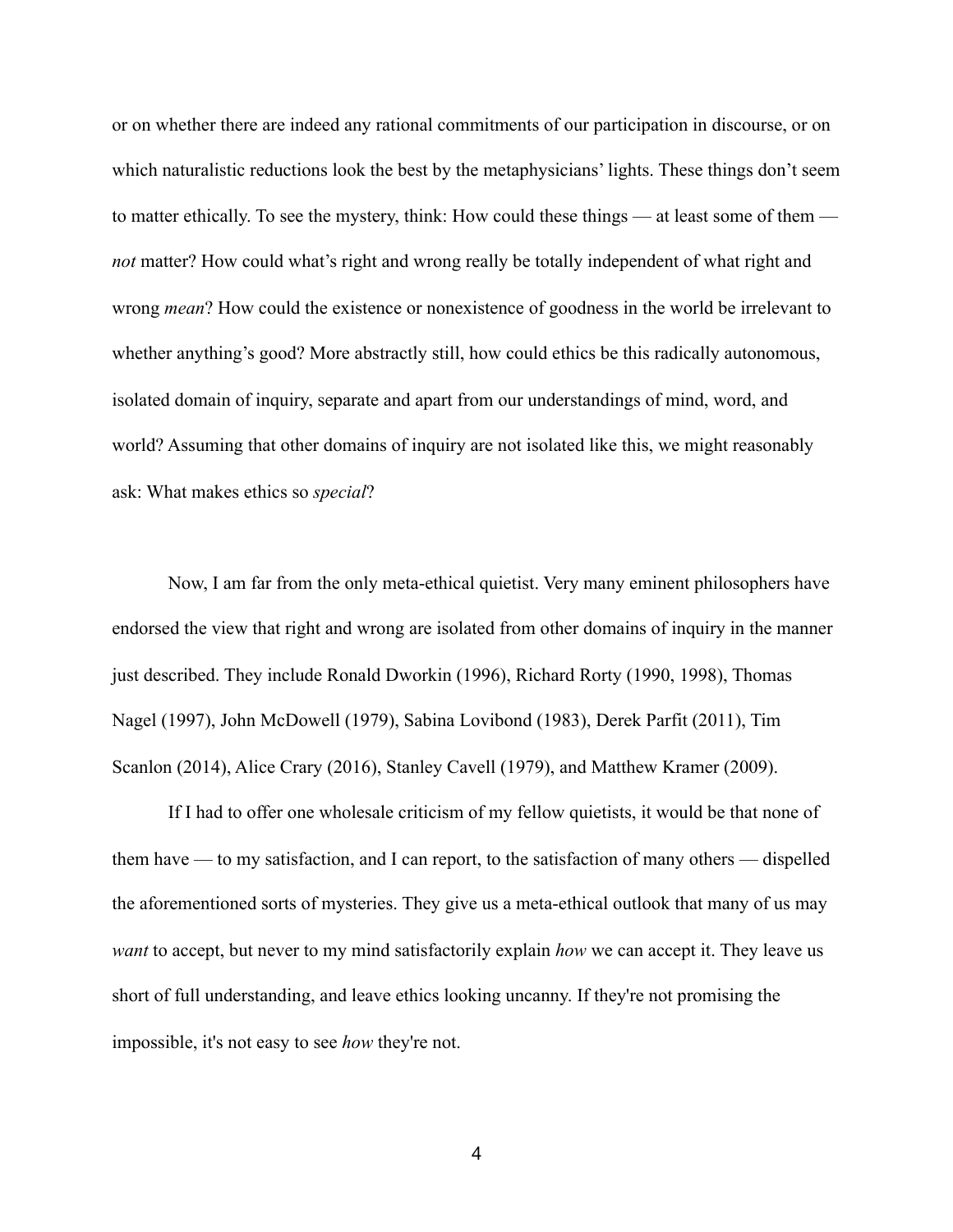It's striking, too, that some of them barely *try* to dispel such mysteries. Parfit purports to sidestep the metaphysical worries by telling us that, on his version of moral realism, moral features exist only in a "non-ontological" sense, which they do just in case: (a) there are moral truths, but (b) they are "are not made to be true by there being some part of reality to which [they] correspond" (2011, p. 747). He gives us examples of other things that exist in this sense, as well as of things that exist in the ontological sense. And he tells us that existing in the nonontological sense precludes existing in the spatio-temporal order. But that's it. We're given no answer to apparently legitimate questions like: If these truths are not made true by corresponding with reality, are they made true at all? How can there be truths without truth-makers? What about morality makes it different from certain other fields in this respect? And this is to say nothing of epistemology, semantics, and so on.

<span id="page-4-0"></span>Scanlon holds that facts within a "domain" — e.g. physics, ethics, math — are "properly settled by the standards of the domain that they are about", at least "insofar as they do not conflict with statements of some other domain" (2014, p. 19). By the standards of ethics, he thinks[,](#page-22-1) there are plenty of objective ethical truths. This proposal gives rise to many objections<sup>[2](#page-22-1)</sup>, but more to the present point, Scanlon does not offer anything like an explanation of why the criteria for truth are domain-specific like this, and like Parfit, he says nothing to explain how it's possible for there to be truths in ethics that are not secured by the deliverances of metaphysics. David Enoch and Tristram McPherson thus characterize Scanlon and others like him as offering up a purely "negative program", on which "[normative] commitments like those just mentioned do not saddle one with ontological commitments that require special defence." But they note that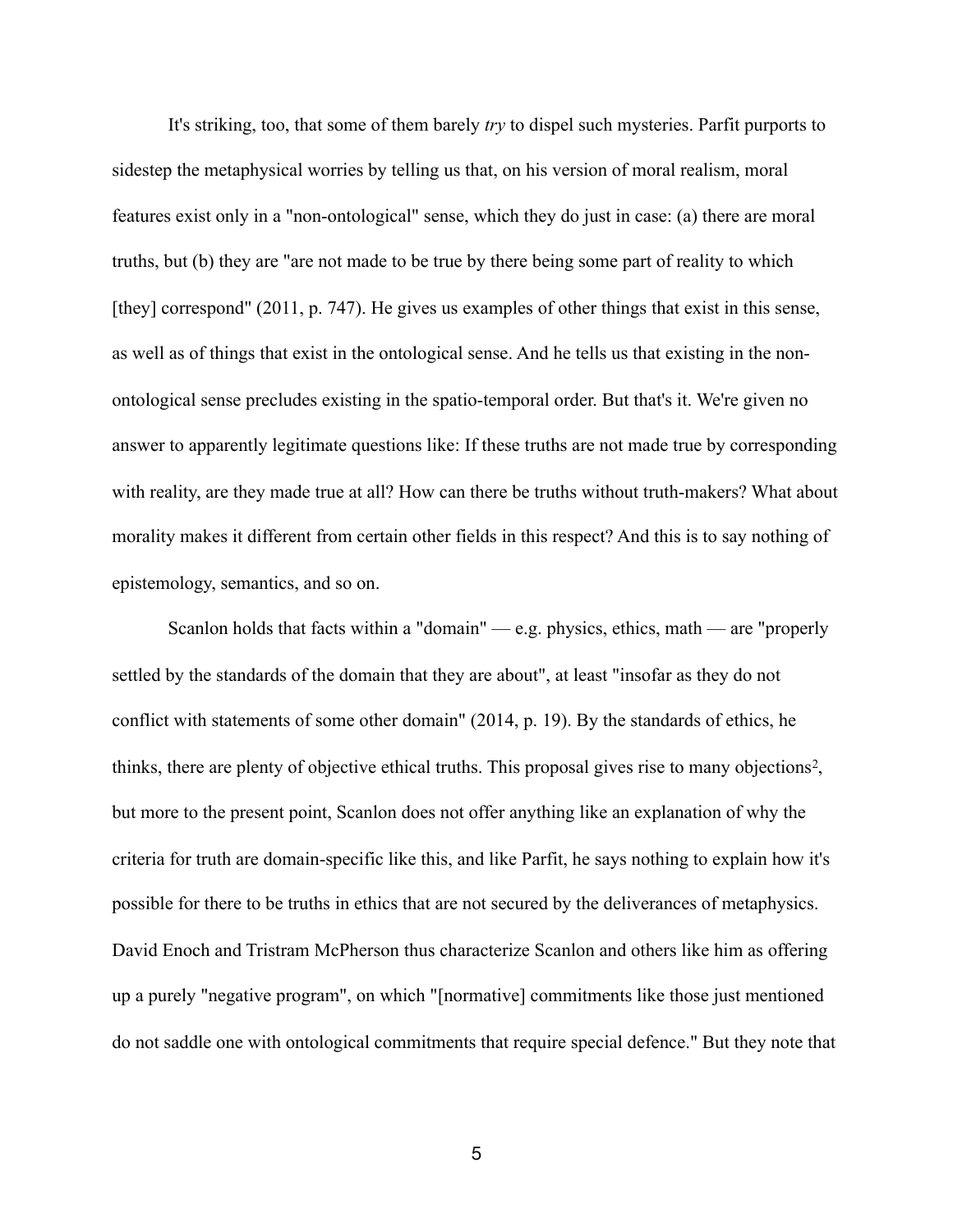he neglects to offer much in the way of a *"positive…program* that is supposed to provide the underlying interpretive alternative to these putative ontological commitments." (2017, p. 821).

Well, my aim in this book is to provide just such a "positive program" — one that offers an alternative not only to taking on board ontological commitments that "require special defence", but semantic, epistemological, rationality-theoretic ones, too. It is a defence of quietism that bottoms out in a general story about how, in Wilfrid Sellars' words, "things in the broadest sense of the term hang together in the broadest sense of the term" (1962, p. 35). It is "big-picture", but hopefully filled in with enough detail to instil confidence that I'm not promising the impossible.

 While of course I hope everybody and their dog reads this book, the readers I have in mind are those in the same position I was in some years ago — turned off by many of the standard meta-ethical debates and "problems", attracted to something like what I'm calling "quietism", but unable, even after reading the work of the august thinkers named above, to see how exactly such a view might work. The book is addressed, then, to those have not yet identified as quietists more for want of an "explanation how" than for want of an "argument that".

## *1. An Outline of My View*

We imagined someone asking what makes ethics "special", such that it is radically autonomous from these other domains of inquiry. To a *first approximation*, what makes it special is that ethical debate and inquiry are *non-substantive.* For reasons that will soon become clear, it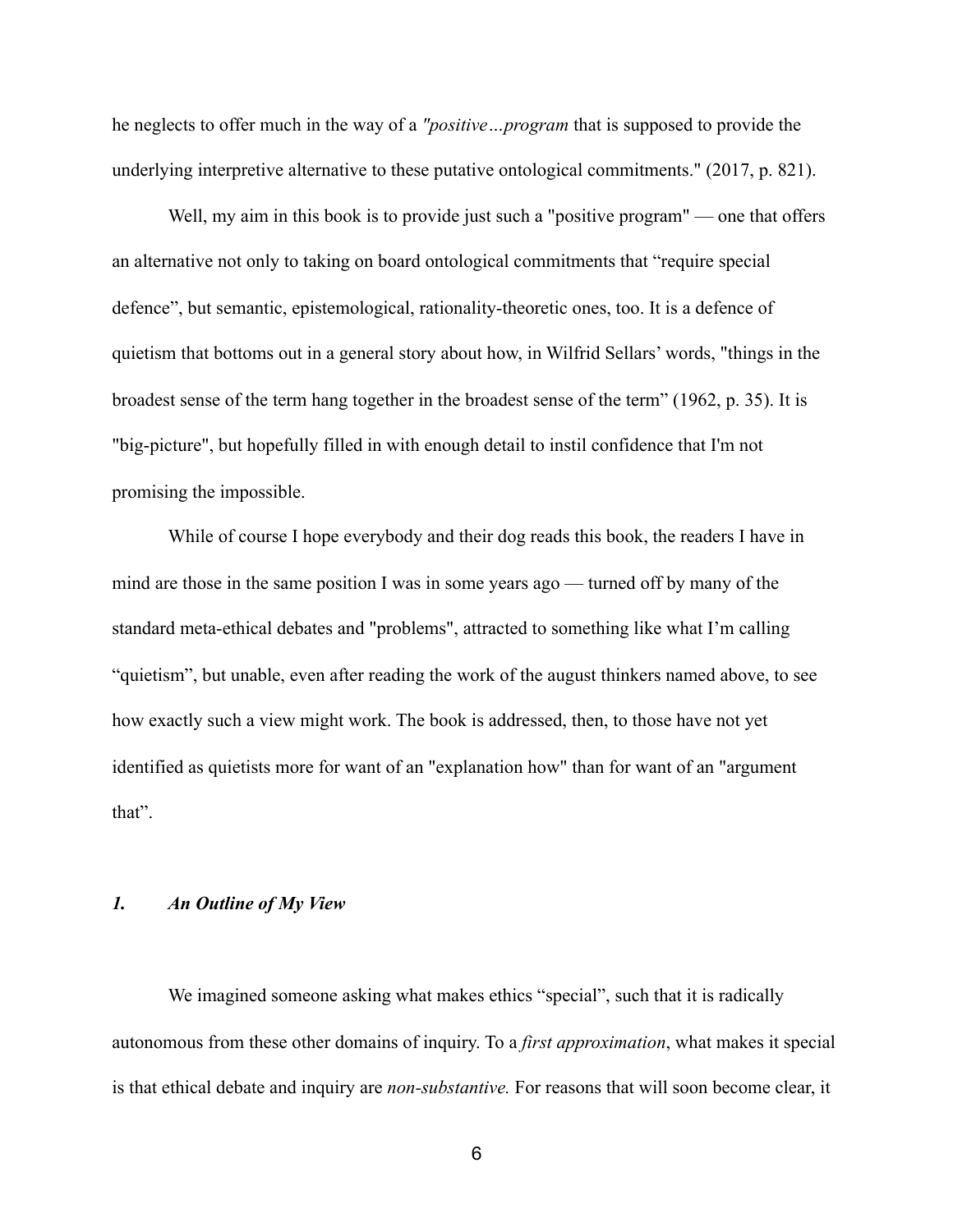won't be worth our while to try to define "non-substantive", but we can say that substantivity has to do with representing the world, with saying how things are in it, with committing oneself to layouts of, well, *substance* or something akin to substance within it, etc. Here are two examples of seemingly non-substantive debates to which I will return often:

 (1) the dispute William James describes about whether a man who is chasing a squirrel around a tree is thereby also going "'round the squirrel" (1907, p. 505) (hereafter: Squirrel), and:

 (2) the dispute Karen Bennett imagines regarding whether "some nonsense made of sour green apple liqueur" in a martini glass is truly a martini (2009, p. 50) (hereafter: Martini).

 There is, however, a crucial difference between ethical disputes, and other nonsubstantive disputes like Squirrel and Martini. The latter strike most of us as insignificant; nothing of appreciable value seems to hinge on which conclusions we accept. Hence their tendency to spark reactions like: "Who cares?"; "What difference does it make?"; "You could go either way"; "What's the point?". Ethical debates, while not substantive, are nonetheless significant. The positions we take within them seem to matter. I claim that this is largely because these positions influence action and affect in a way that the conclusions to other non-substantive inquiry do not.

 This unique combination of non-substantivity, on one hand, and a special kind of influence on action and affect, on the other, explains how there can be right answers in ethics that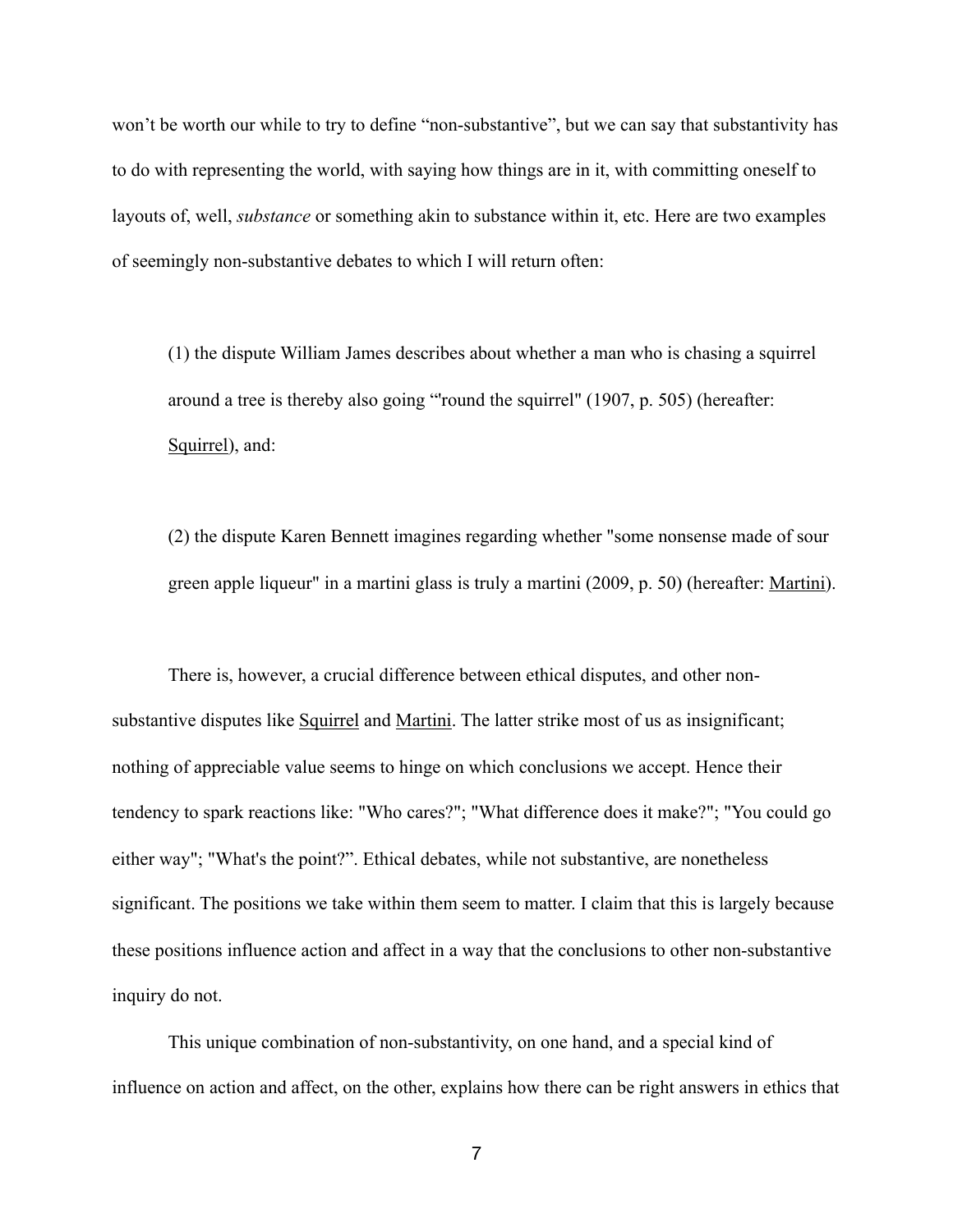do not depend on the metaphysics of moral properties, the semantics of moral expressions, and other pillars of meta-ethics that do not seem to be of first-order ethical significance in the way that happiness, equality, and freedom are.

 That ethical disputes are non-substantive explains why the metaphysics of moral properties, the semantics of moral expressions, and the like, do not bear on normative ethics. The argument is roughly as follows: Moral metaphysics, moral semantics, and the like could generally bear on normative ethics only by bearing upon whether ethical beliefs get the world right or wrong. Since ethical disputes are non-substantive, though, the beliefs we form pursuant to them do not represent the world at all, and so it's impossible for anything to bear on whether they get the world right or wrong. "Mirroring nature", if you will, is simply not up for grabs, in virtue of the kind of debates that ethical debates are. Therefore, these traditional pillars of metaethics are irrelevant to normative ethics. Normative ethics neither admits of nor requires vindication from these other fields of inquiry; it is immune to skeptical challenges emanating from them; it requires no extra-ethical foundation; it is a radically *autonomous* domain.

 That beliefs formed pursuant to ethical disputes, unlike those formed pursuant to other non-substantive disputes, have the potential to influence action and affect in certain ways explains why reactions like "What difference does it make?" and "You could go either way" would be inappropriate — why there is often a "right way to go" in ethical disputes. While these debates do not matter in all the ways that substantive debates do, they matter in another way; they matter *ethically*. Because the positions we take influence what we do and why we do it, they bear on whether we do the right things and act for the right reasons.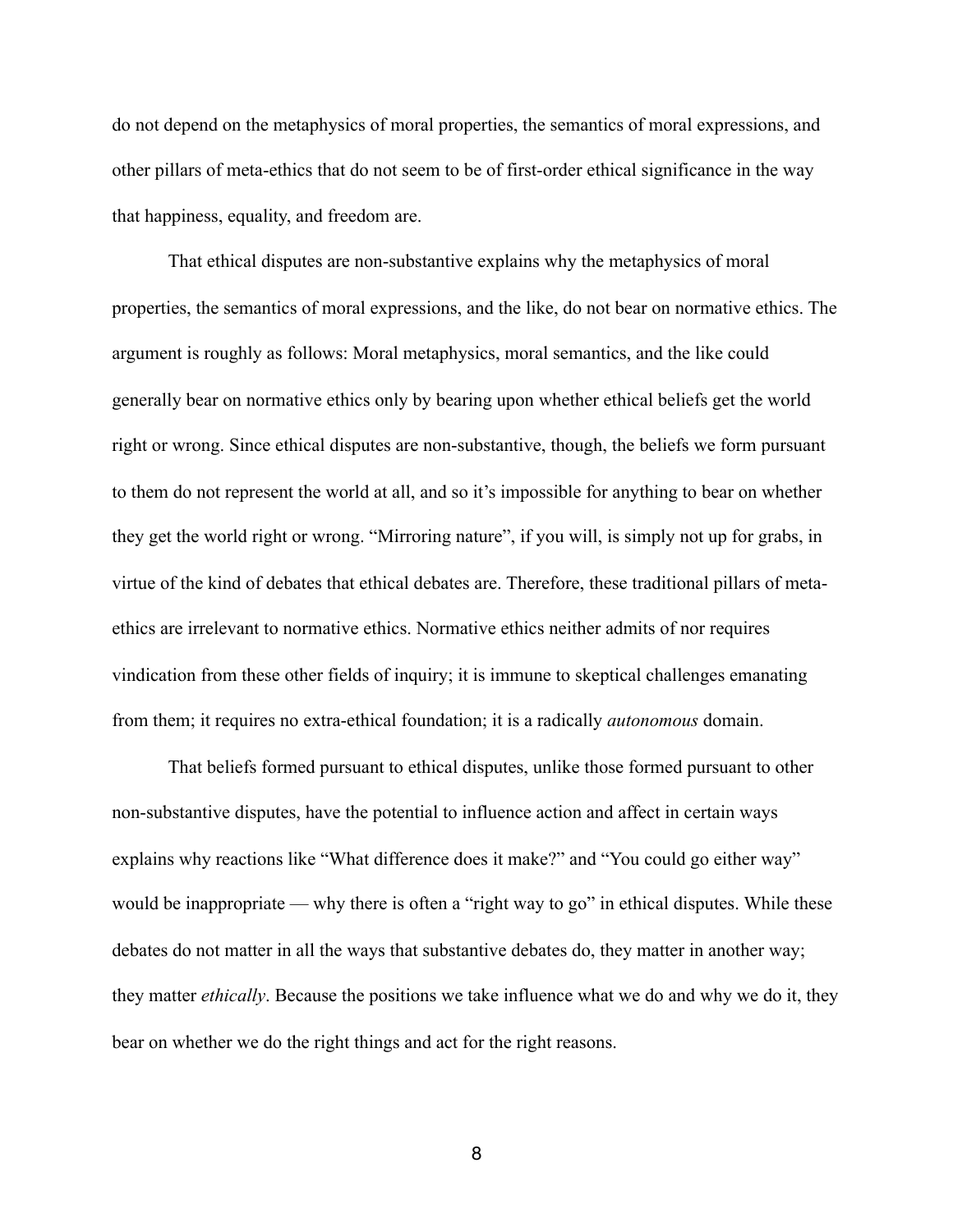I claim that this specifically ethical way of mattering explains our reasons for engaging in ethical debates at all — and our reasons for doing so rigorously rather than sloppily, open- rather than closed-mindedly, and so on. It explains our reasons for opting for ethical views that counsel kindness over those that counsel cruelty. And it explains why giving up all of our ethical beliefs wholesale — i.e. becoming *nihilists* — is an unwise thing to do.

 Additionally, the features that make these disputes non-substantive and ethically significant, respectively, go toward explaining why ethics seems *not* to admit of right answers of why there seems to be, as Gilbert Harman (1977) put it, a "problem with ethics". Basically, the story is that, even though ethical disputes are non-substantive, their influence on action and affect causes them to show up for us as significant, which fools us into lumping them in with ordinary substantive disputes. The features that make them non-substantive explain why they lack the ordinary marks of having right answers — even though, as you now know, I think they do, in the end, admit of right answers. This combination of seeming substantive but also seeming to lack objectively right answers may tempt us to conclude that ethics, as a field, is in some deep way "problematic" in the way that phrenology or alchemy is.

 This will be useful in our battle against more skeptical views of ethics. For it seems to me that such views get much of their appeal from the easy explanation they can offer of why there seems to be "problem with ethics". Their explanation is roughly that reality matches appearance — ethics looks to be a realm of opinion or illusion because it *is*, in some way or other, a realm of opinion or illusion. But if the account I offer in this book is successful, we will have taken the wind out of the skeptics' sails. We'll not only have an argument that ethics admits of right answers; we'll also have an explanation of why it can sometimes seem not to.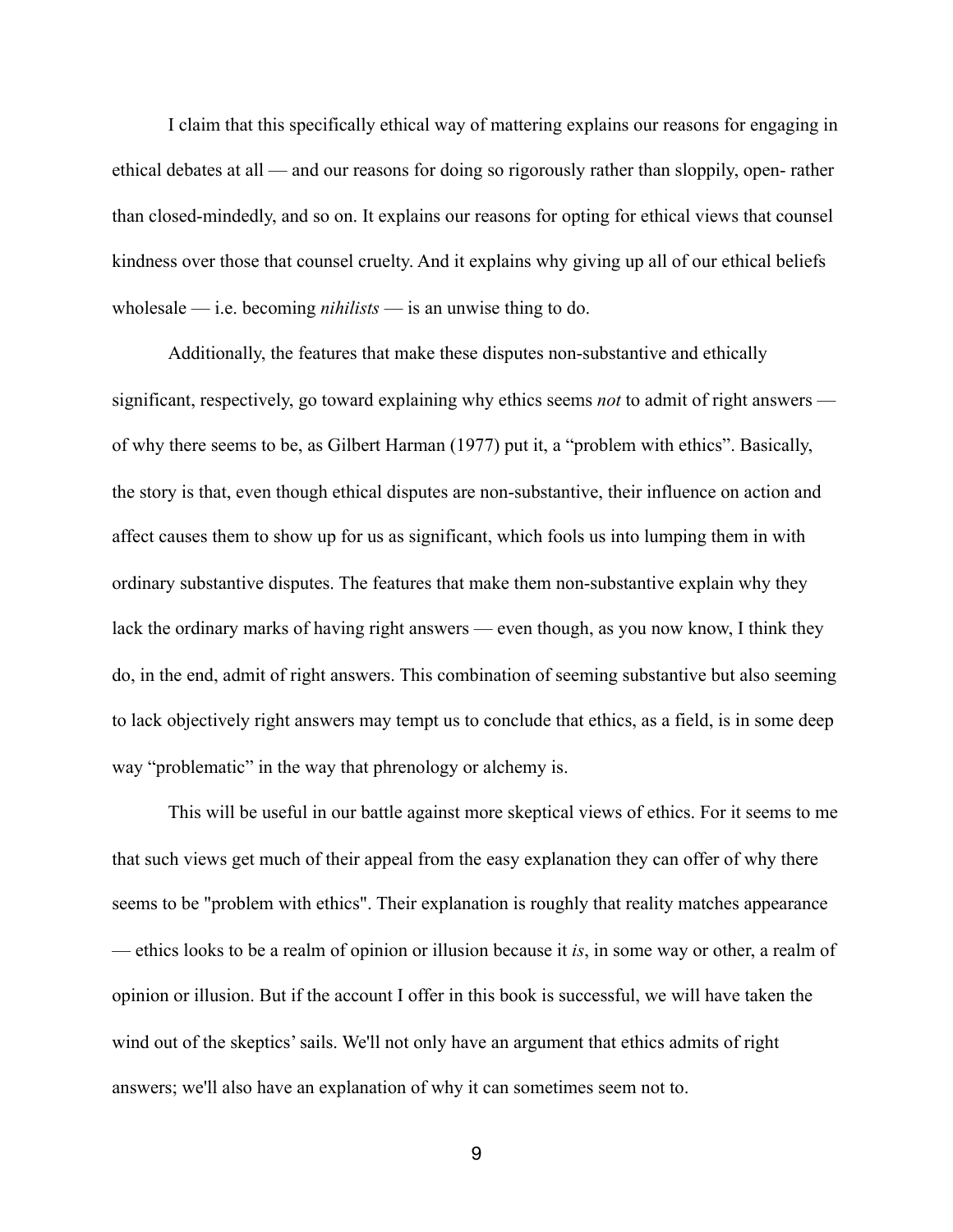Note, by the way, that all of the foregoing depends upon sharply distinguishing between substantivity and significance/mattering, and between their respective grounds. If we had instead tried to gloss the notion of substantivity in terms of significance/mattering, or supposed that a dispute that mattered in the way that ethical disputes do must thereby be substantive, then the view about the nature of ethical inquiry and debate that I take to be deeply and importantly correct would not even show up as an option.

 But as I said, that was all just a *first approximation* of my view. Let me now take you through a *second* approximation. A major problem with the story above is that some ethical inquiry *does* seem to have the sort of functional profile that we associate with substantivity. I'm thinking in particular of the kind of inquiry suggested by the examples from Nicholas Sturgeon's classic paper "Moral Explanations" (1984). Sturgeon, recall, was replying to Harman's (1977) suggestion that we can't confirm the existence of moral facts because such facts don't help to explain why we hold the moral views we do; this is because they don't help to explain *anything*. As one element in his reply, Sturgeon adduces some examples of plausible moral explanations. The most notable one is drawn from the work of historian Bernard DeVoto, who attributes the failure to save the Donner Party in 1847 partly to the fact that the leader of one of the rescue teams, Selim Woodworth, was "no damned good" (1984, p. 244). Of course, if indeed Woodworth was a bad guy, that was in virtue of subvening facts about his psychology, behaviour, and so on. But it is implausible, Sturgeon argues, not to mention inconsistent with the practices of most of the successful sciences, to deny the explanatory significance of facts or entities solely on the grounds that they are supervenient.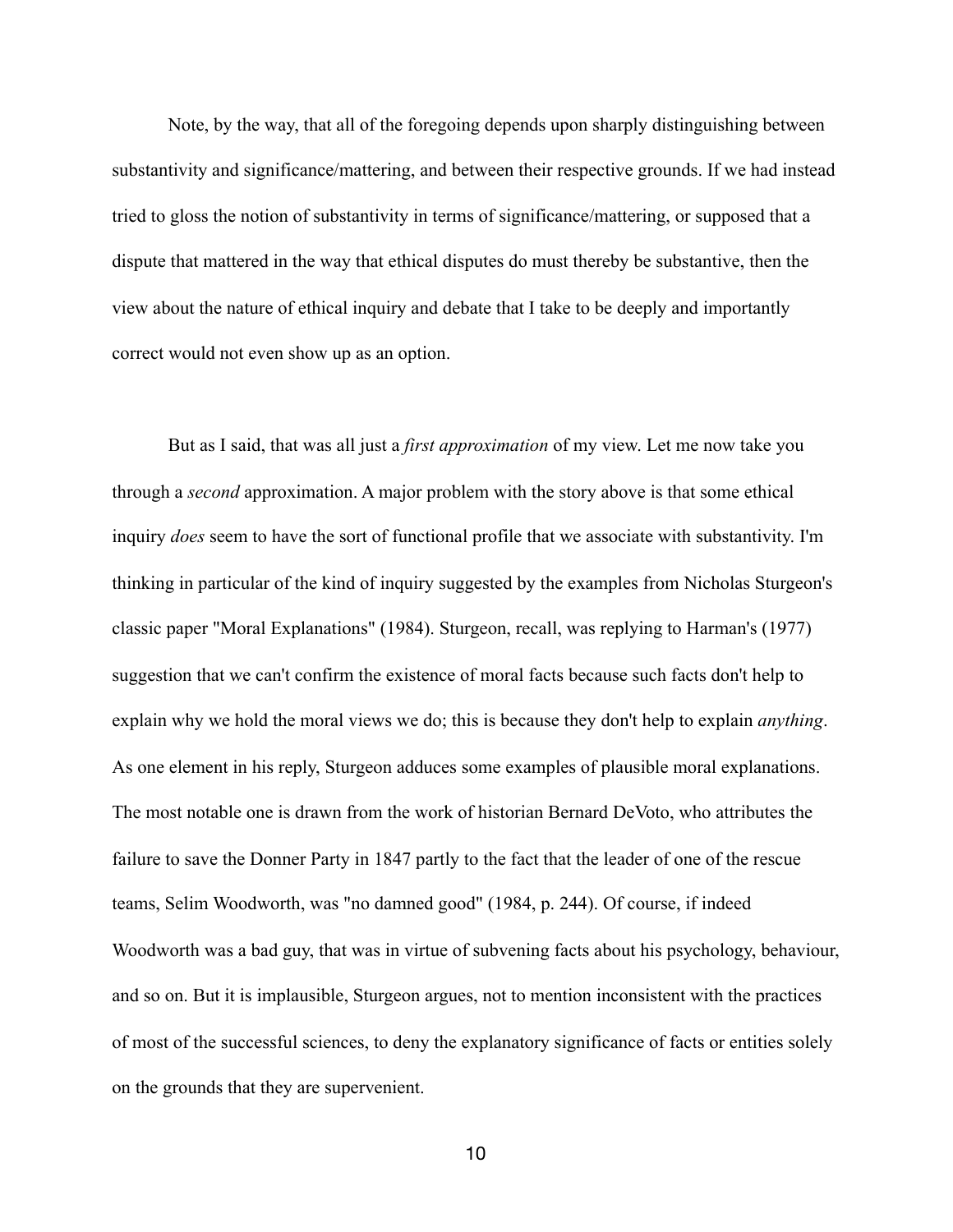The question of Woodworth's character, posed in the context that Sturgeon is imagining, looks substantive, then — just like questions about Woodworth's bone density or military service record. And so rather than say that *all* ethical debate and inquiry is non-substantive, I would rather say that some is and some isn't. The kind of ethical inquiry to which Sturgeon was adverting is substantive, but the kind of inquiry that we generally tend to call "moral philosophy" or "pure ethical inquiry" — and I'd say, the kind to which *Harman* was adverting — is importantly different, and non-substantive.

 But what exactly is the difference between inquiry in "Sturgeon cases" and paradigmatic "moral philosophy" that explains why the former is substantive but the latter is not? I claim it's that former is "deep", while the latter is "superficial". The deep/superficial distinction is not a metaphysical, semantic, or otherwise philosophical one. It is a *psychological* distinction. Specifically: The conclusions we form pursuant to inquiry that counts as deep have downstream effects on some of our other representational states and on our actions that those we form pursuant to superficial inquiry do not. Much of the first half of the book will be devoted to unpacking this distinction and then using it to explain how — again, to a *second approximation* — the kind of inquiry we tend to call "moral philosophy" is non-substantive, and for this reason, resistant to incursions from the realms of metaphysics, semantics, and so on. I will also have something to say about the bearing of *deep* ethical debates on the fortunes of quietism.

 While I've been couching my view so far in terms of this notion of "substantivity", keep in mind that the foregoing were simply first and second approximations. The story I *really* want to tell dispenses with this idea, and focuses instead on the *values* that are often taken to be bound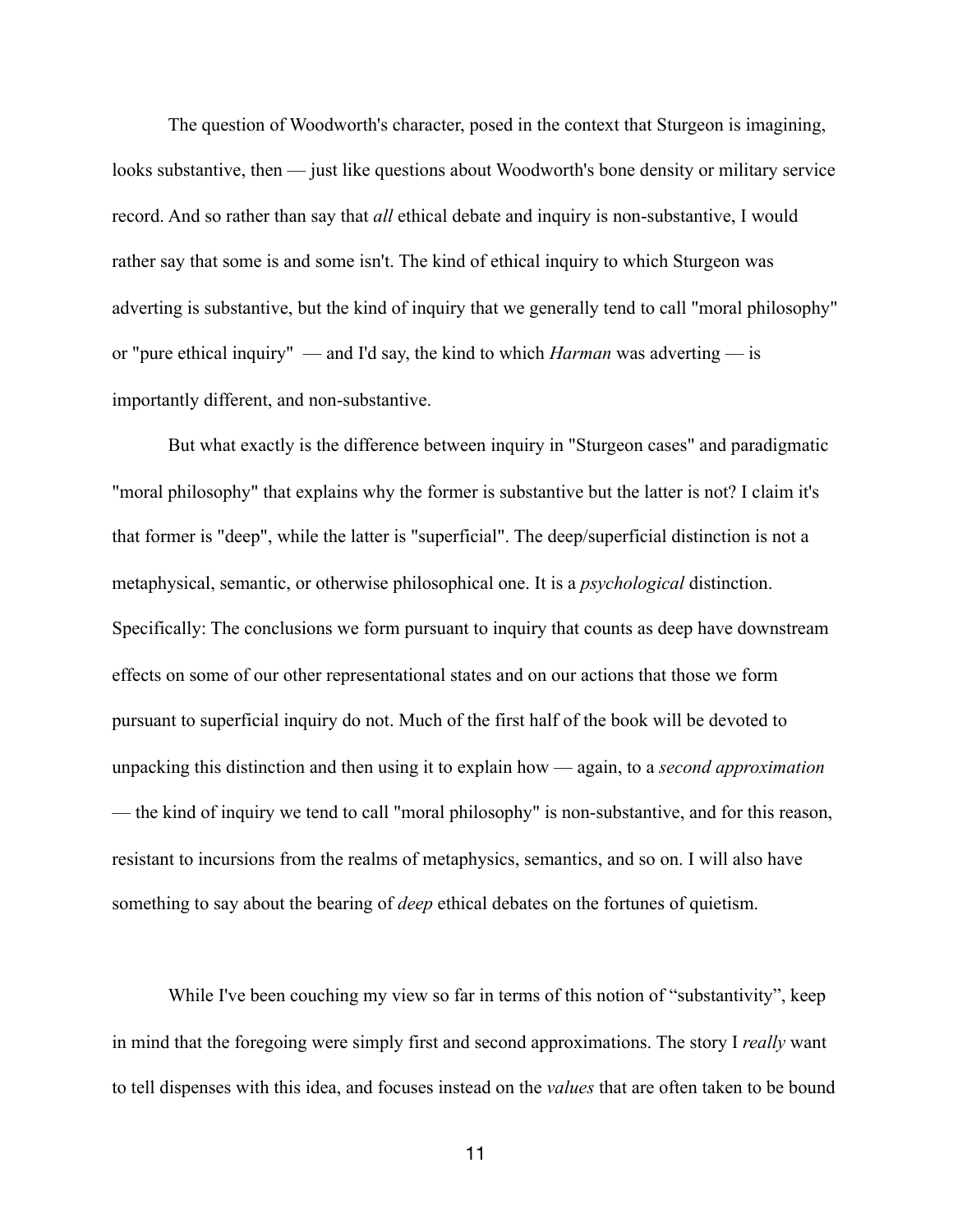up with substantivity and related notions like truth. These are the kinds of values the conspicuous absence of which we're noting when we say of non-ethical debates like Squirrel and Martini that "they don't matter" and "you could go either way", or ask of them "Who cares?" or "What difference does it make?". They are what I call "predictive value", "general-practical value", and "representational value". I apply to all of these the label of "truthy" values (not to be confused with *truth* values!).

 I will argue that the sorts of ethical debates I'm concerned with — the "superficial" ones — afford none of these "truthy" values. I'll further argue that metaphysical, semantic, and other considerations that don't seem to matter by first-order ethical lights can bear on whether to adopt a view only if they bear on the predictive, general-practical, or representational value that one stands to gain or lose by adopting that view. But since none of these values can be gained or lost in superficial debates, these extra-ethical considerations have no implications for which ethical views would be good to adopt. The only values that these superficial ethical debates afford are what I'll call "specifically ethical" ones — values associated with right action, acting for the right reasons, and so forth. And these would seem to depend only on things like happiness, equality, freedom, and the like.

 It will take some work to lay bare all of the advantages of focusing on truthy values rather than on substantivity, but two of these advantages can be clearly seen even now. First, going the "substantivity" route seems to spell trouble for the possibility of right answers in ethics, while going the "value" route does not. For one thing, if the ethical debates in question are non-substantive, then it seems that they cannot, after all, have right answers — more or less by virtue of the meaning of "non-substantive". Second, there lurks a "self-underminingness"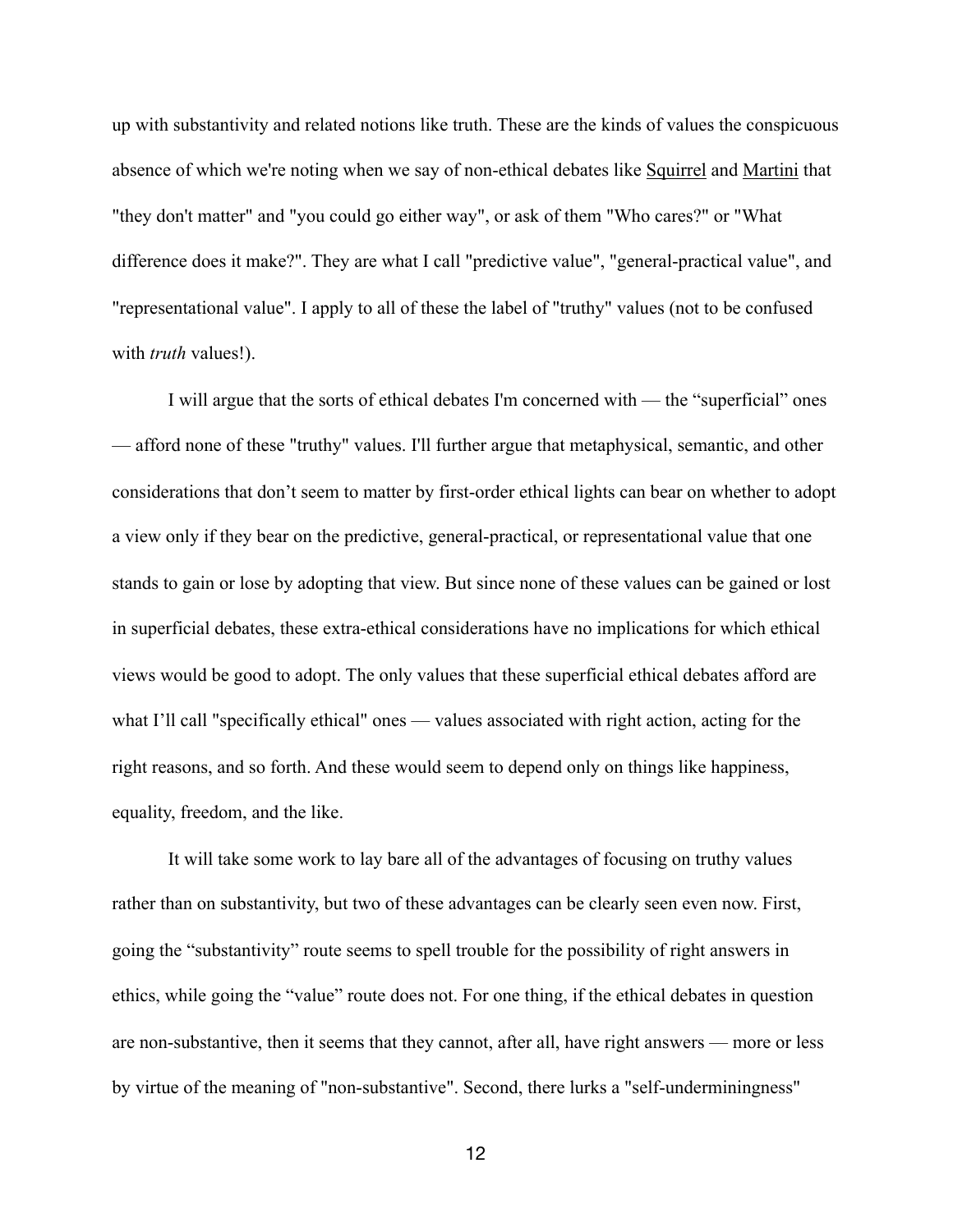<span id="page-12-0"></span>worry of the sort that may be familiar from the debates about the "verification criterion of meaning" and such[3:](#page-22-2) Debates *about substantivity itself* are, on my accounting, superficial. But this would seem to make *them* non-substantive, and for that reason, incapable of having either correct or incorrect answers, which would put our entire theoretical apparatus at risk.

 By contrast, proceeding primarily in terms of values, rather than substantivity, helps us to get the conclusions we want. It allows us to explain how ethical disputes admit of right answers in a way that that Squirrel and Martini do not, while at the same time capturing a respect in which they are importantly similar to these debates. After all, things can be good in some ways without being good in others. A basketball player can be a terrific passer but a terrible shooter. A civilization may grow progressively fairer, but less and less conducive to great achievements. And a belief can be good in its office as a guide to action without serving as a "mirror of nature" (Rorty 1979). That is, there can be specifically ethical value in forming some ethical belief pursuant to superficial inquiry, I claim, even if there is no representational value, or general-practical value, or predictive value, in doing so.

 Even if we assume for argument's sake that the non-substantivity of ethical disputes is consistent with right answers in ethics, there is a second stumbling block: It is not consistent with the complete *autonomy* of the evaluative. For the question of whether a dispute is substantive is not an evaluative question; it is a question in metaphysics, perhaps, or the philosophy of language. So if metaphysics and semantics and so forth are irrelevant to normative ethics because normative ethical disputes are non-substantive, then they are irrelevant only by courtesy of some further metaphysical or semantic fact — which means that ethics is not entirely free of the need for metaphysical or semantic vindication. By contrast, if we say that metaphysics and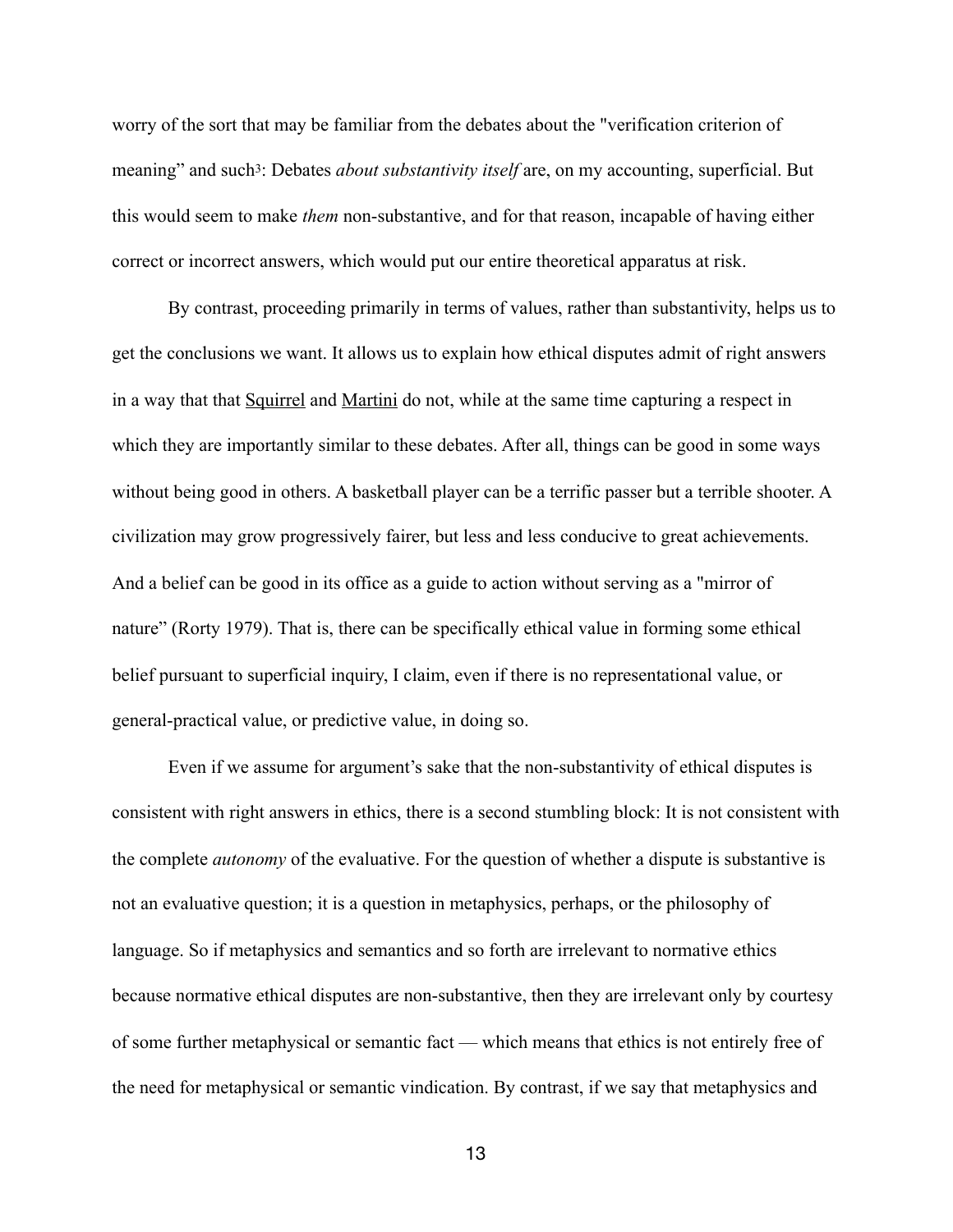semantics are irrelevant to ethics because ethical disputes fail to afford truthy values, then we have stayed within the autonomous realm of the evaluative, and avoided granting metaphysics and the philosophy of language any "say" over first-order ethics, even an indirect say.

 But this is where things might start to look dodgy. My task was to explain the status of values in the world. Specifically, I aimed to explain how there could be correct ways to go in ethics that did not generally depend on the metaphysics of moral properties, the sense or reference of moral terms, and other things that seem not to matter by the lights of our best normative ethical theories. But as you've just seen, my explanation bottoms out in claims *about values*. I'm getting the general irrelevance of these other domains *via* the claim that superficial ethical disputes afford no truthy values. And I'm getting the existence of correct "ways to go" in such disputes by adverting to specifically ethical values. But this just prompts the same old questions all over again. Do I now say that *these* evaluative debates are non-substantive? We've just seen the problem with that. Do we tell some other story — one that invites metaphysics, referential semantics, and the like *back in*? Well, no, I wouldn't want to go that route either.

 Rather, I will say this: Everyone's explanations have to give out *somewhere*; everyone is saddled with some degree of bruteness in their theory. The explanatory task is to try to reduce bruteness as much as possible. I do this by turning what may seem like a dangling *explanandum* into the universal *explanans*. Rather than offer a general, fundamental view about what there is, or what's true, that makes room for values and wrongness and obligations amongst tables, interest rates, and feelings, I instead "start" (in some sense) with a general theory of value that explains the goodness associated with accepting various beliefs across-the-board — about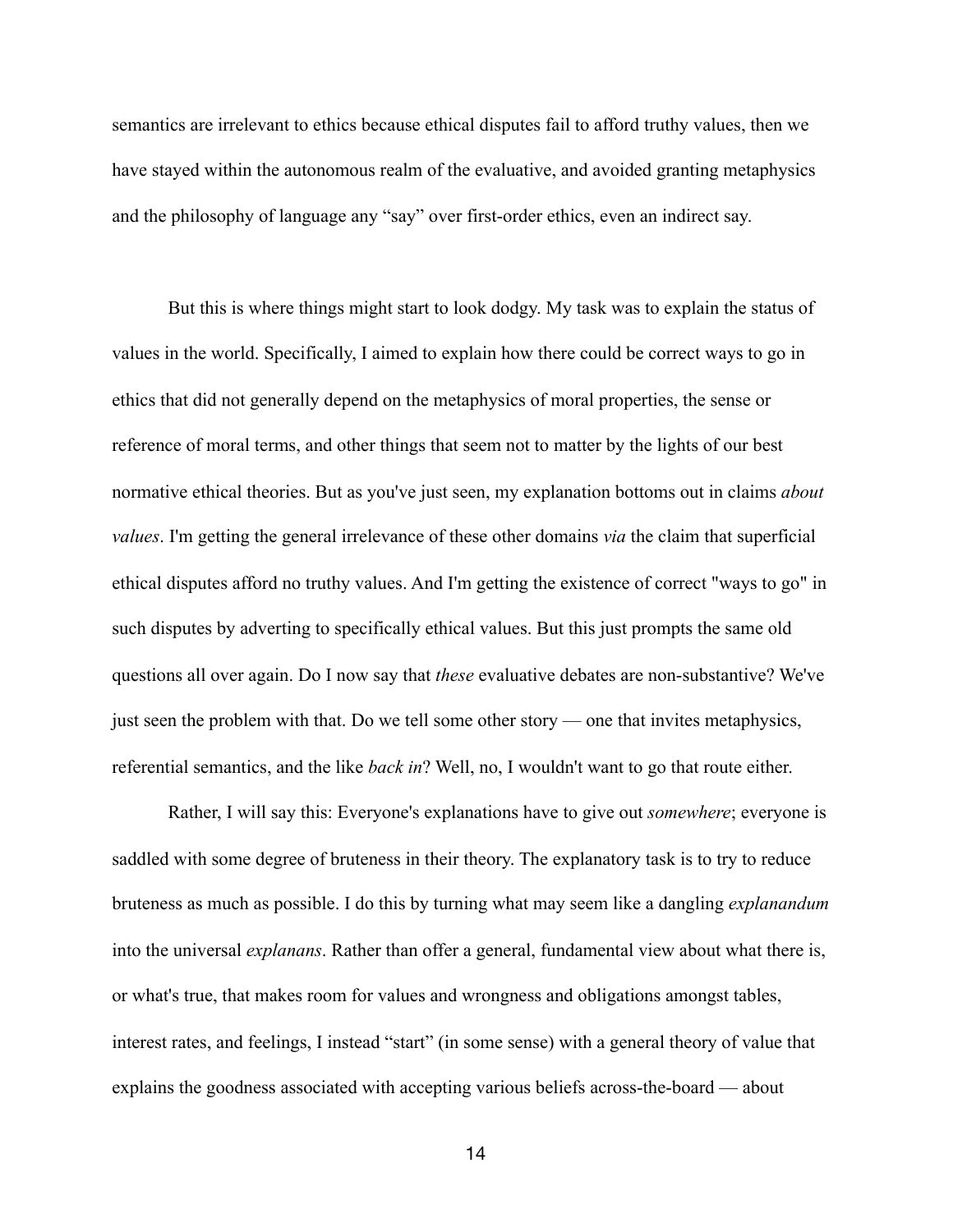<span id="page-14-0"></span>values, interest rates, feelings, tables, you-name-it — and thereby fundamentally vindicates those beliefs. In other words, I treat considerations of value as methodologically prior to considerations of fact — vindicating all beliefs and domains worthy of it fundamentally by the former rather than the latter. The name of this approach was once famously called "new["4](#page-22-3) but is by now old: pragmatism. (Of course I recognize that people use "pragmatism" to mean lots of different things. I think mine is the most interesting of these, but it's not worth fighting over terminology.) Pragmatism is to be contrasted with representationalism, which is the dominant theoretical approach throughout meta-ethics and the rest of philosophy, hewed to by everyone from the naturalist realist to the expressivist to the error theorist.

 The pragmatist vs. representationalist split is not fundamentally a disagreement over which propositions are true, or even, indeed, about which propositions we ought to accept. It's a difference in methodological orientation, or practice. Whereas the pragmatist fundamentally endeavours to guide her inquiry and her belief-forming practices by evaluative considerations, the representationalist fundamentally endeavours to guide the same by considerations thought to bear on whether those beliefs are true.

 It is pragmatism which forms the "positive program" within which I aim to ensconce my quietist meta-ethics. The pragmatist purports to make sense of how there can be right answers in normative ethics that do not admit of vindication from the metaphysics of moral properties or the reference of moral terms *in just the same general way* in which she purports to make sense of how there can be a right way to go in science, or math, or sports prognostication. Pragmatism explains ethics by *unifying* it in this way with other domains of inquiry. It renders it less uncanny through *assimilation*.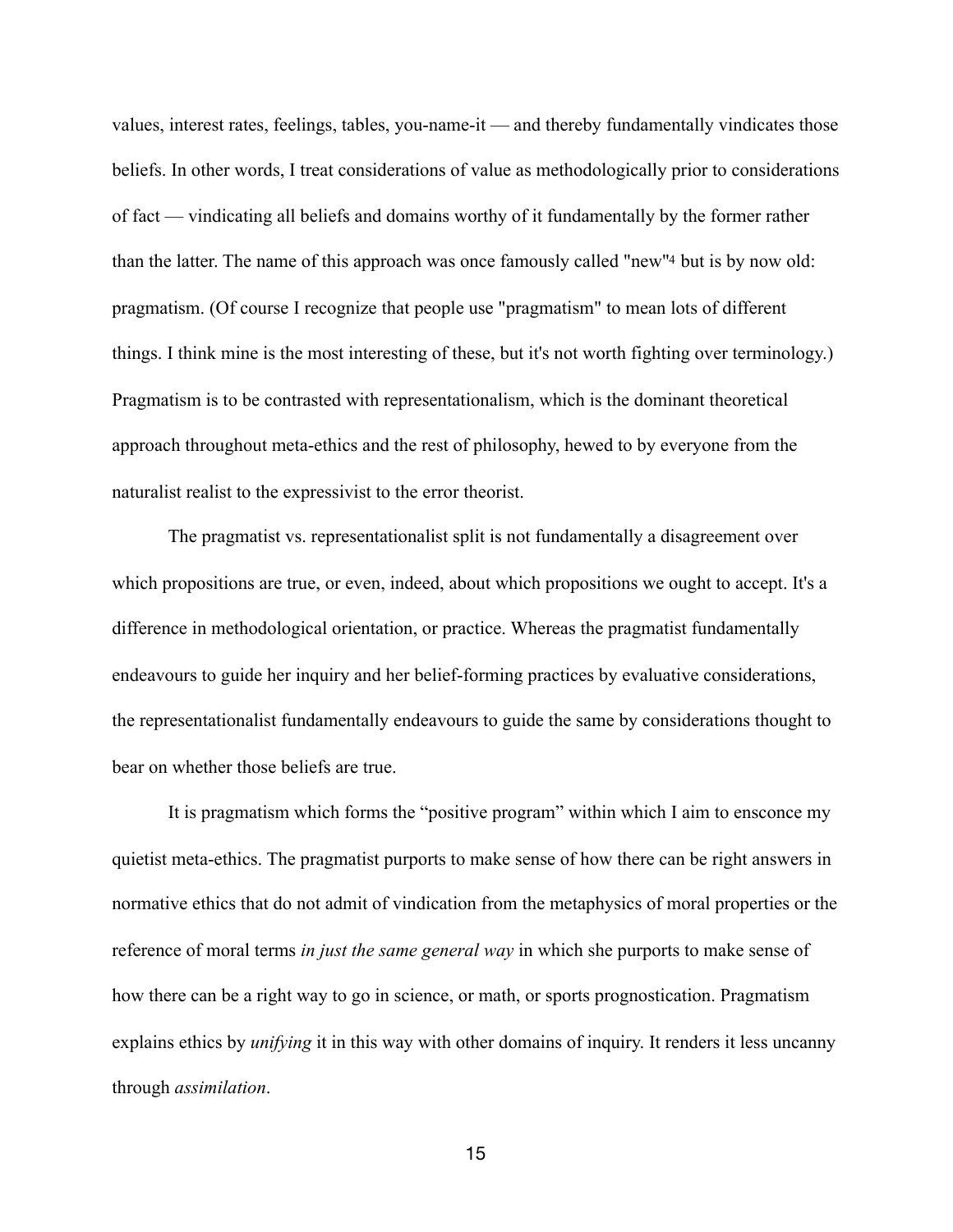## *2. A Chapter-By-Chapter Overview*

 While pragmatism lies at the philosophical core of my argument, it will not emerge until later in the book. We will work our way up to it. In Chapter 2, I begin my inquiry by explaining what I take to be the "raw materials" for meta-ethics — those theoretically significant features of ethical inquiry and debate that we may apprehend without the aid of philosophical theory, using only our ordinary, well-focused powers of observation, bolstered or disciplined where appropriate by the empirical sciences. This is where I think *every* meta-ethicist must start who wishes to advance a "positive program" rather than to maintain a principled silence or simply fend off objections. But I would suggest that at least some others have trained their focus in the wrong places — started with the wrong raw materials — and so have lacked the resources from the outset to craft a meta-ethical theory that explains all that we should want to explain. I take as my raw materials the aforementioned "depth/superficiality" of a debate or inquiry, and the special motivational and affective roles of ethical thought. Again, a debate or inquiry is deep if the conclusions one forms pursuant to that inquiry have the right sort of influence on certain of one's other representational states and on one's actions. A debate is superficial if its conclusions do not.

 I will then "process", if you will, these raw materials to produce two explanations — one of why ethical inquiry admits of objectively right answers, and another of why it can sometimes seem not to.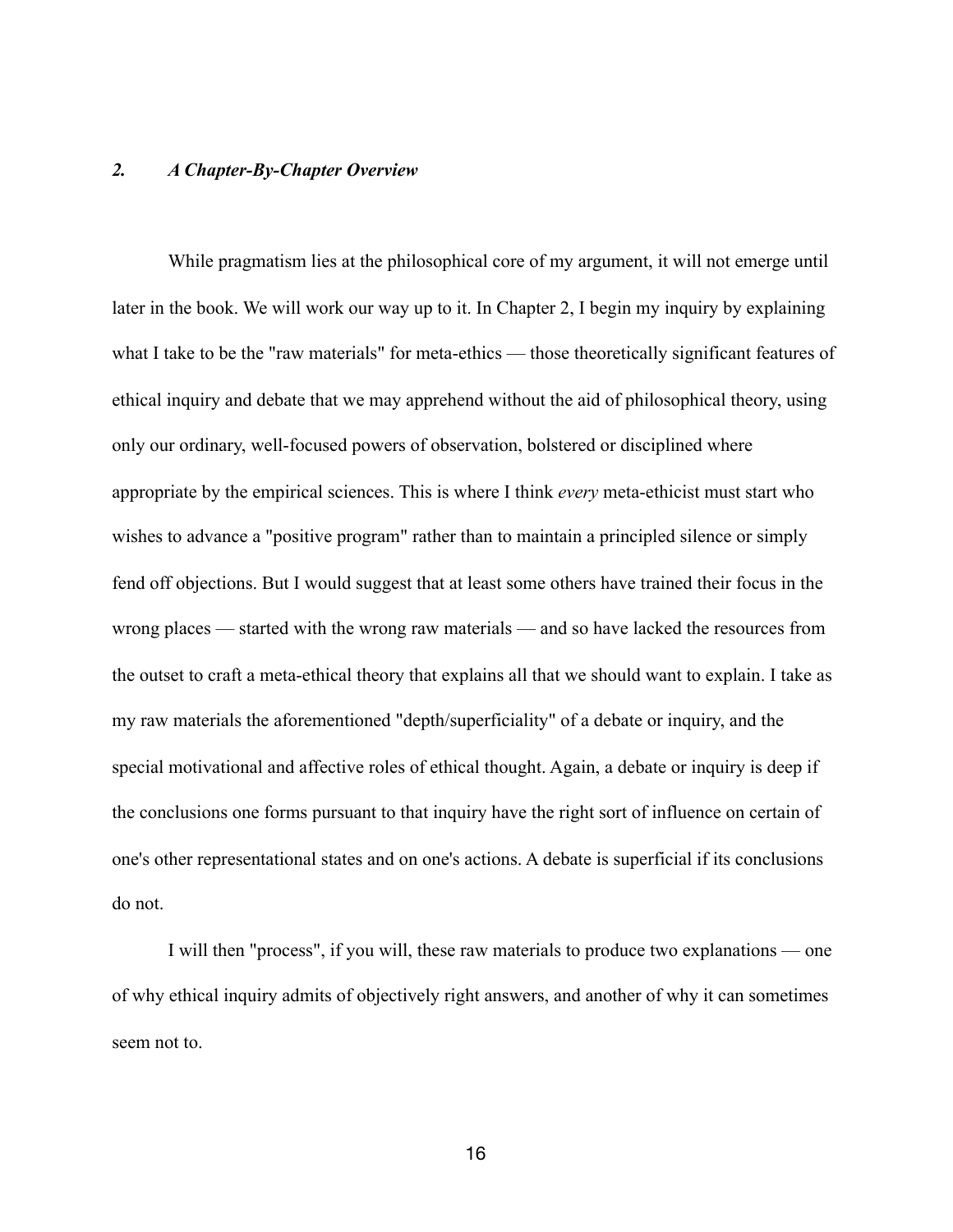Chapter 3 contains the latter explanation. It seems very difficult to deny that ethics exhibits signs and symptoms of *not* having objectively right answers, which incline many reasonable people to think or at least worry that it does not. One might fairly ask the ethical objectivist: "Why does ethics display so many indications of being a realm of illusion or mere opinion, if indeed it admits of objectively right answers? After all, other objective domains microbiology, say, or math — *look* objective pretty much through-and-through." It seems to me that an objectivist account of ethics is incomplete unless it offers us a satisfactory answer to this question, but I have not seen any other objectivist provide one. And so that is what I will try to do in this chapter. Along the way, I will explain why we are fooled into assimilating ethical disputes to paradigmatically substantive disputes — e.g. about phlogiston, the existence of God, and so on.

 Chapter 4 is the centrepiece of the book, in which I lay out the details of my objectivist quietism and provide the arguments that directly support this view. First, I show that the relevant sorts of ethical debates, on account of being superficial, can afford nothing in the way of either predictive, general-practical, or representational value — i.e. the "truthy" values. But again, metaphysics, semantics, the theory of rationality, and so on can be relevant to which ethical views we ought to accept only if they bear on how truthily valuable such acceptance would be. And so metaphysics, semantics, and the rest are irrelevant to which ethical views to accept — or whether to accept any ethical views at all. Those pondering matters of fundamental ethics, then, can "go either way" in the way that participants in James's Squirrel debate can, but for one notso-little thing — the specifically e*thical* value, as distinguished from all three of the aforementioned truthy values, of going one way or the other.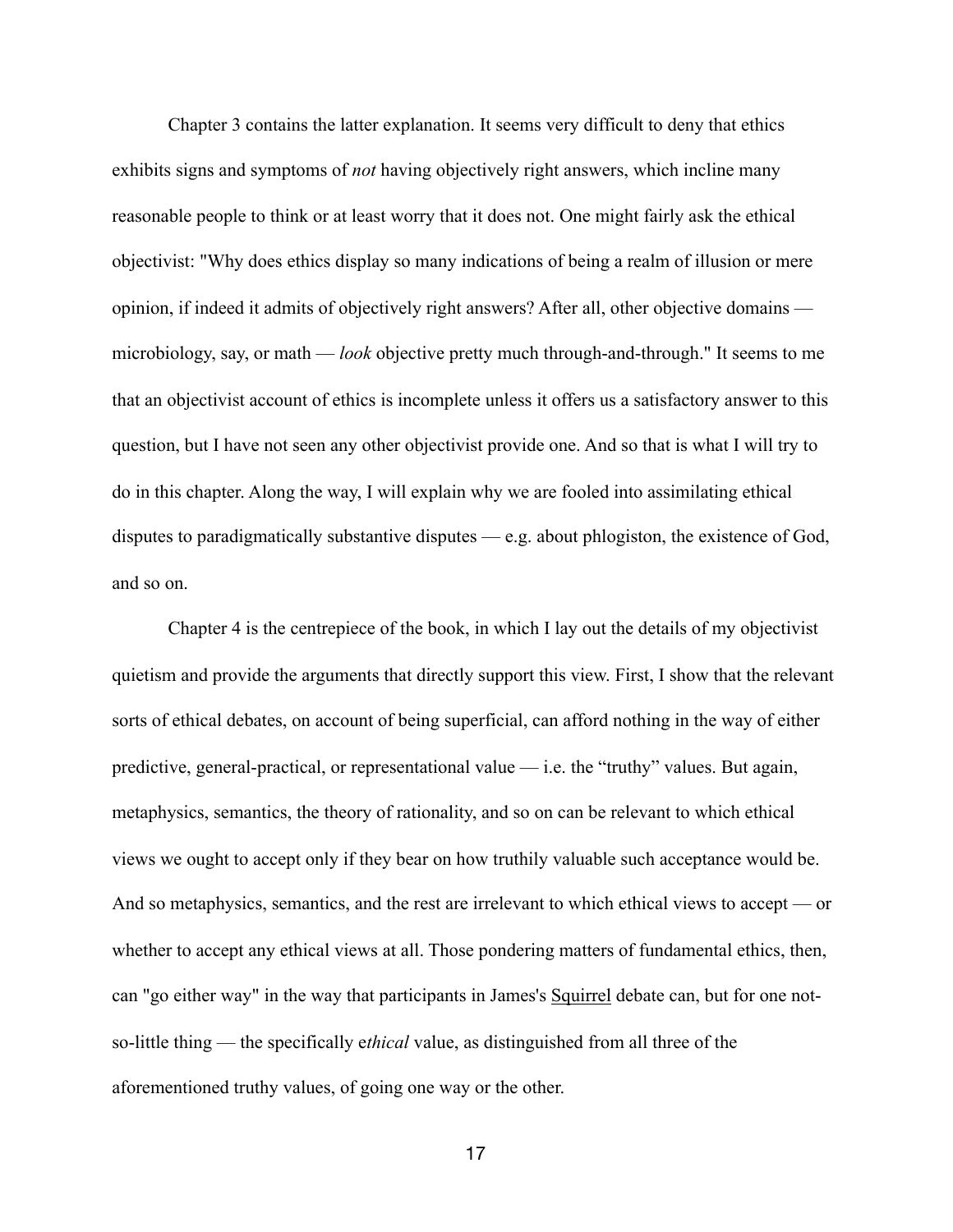I then sketch a metaphysically and semantically lightweight conception of truth that is proprietary to ethics, which (some) ethical beliefs possess in virtue of the specifically ethical values associated with holding them, and explain why truth of this sort is important. After that, I argue that some such ethical beliefs are not only true (in this sense), but objectively so, where objectivity is understood, at least provisionally, as mind-independence of the relevant sort. In Chapter 5, I address some objections to the view I laid out in Chapter 4, including the charge that these arguments are question-begging or something close to it.

 In Chapter 6, I ensconce this value-theoretic vindication of ethics within a broader methodology in which *all* vindications — whether of particular claims, or of general domains ranging from molecular biology to math to sports prognostication — are ultimately evaluative. This is the methodology for which I reserve the label "pragmatism". My hope is that by unifying the explanation from the previous chapter with the sorts of explanations the pragmatist wants to give of why all other legitimate claims or domains are in good order, we can fully dispel the lingering mystery of how there can be objective ethical values without extra-ethical "foundations" in metaphysics, semantics, the theory of practical rationality, or what-have-you. I begin the chapter by explaining more carefully what pragmatism amounts to, and by showing how it plays the powerful explanatory, mystery-dispelling role I claim for it. I then offer several arguments for why we ought to theorize in accordance with pragmatism rather than in accordance with its competitor, representationalism. After that, I respond to the objection that, by ensconcing everything within a global, autonomous evaluative "sphere", pragmatism — far from dispelling the mystery of the evaluative — makes seemingly unproblematic domains as mysterious as the evaluative one.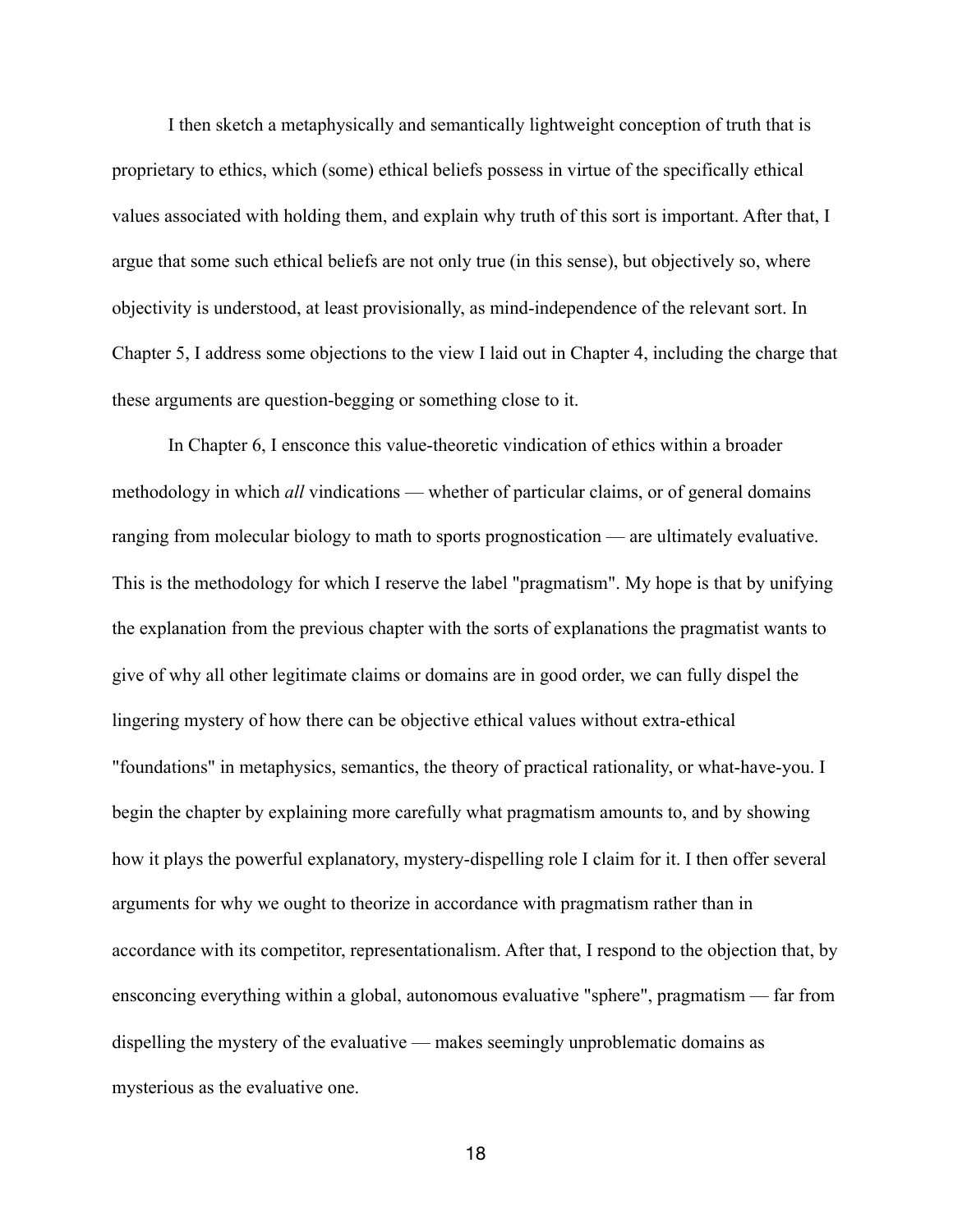By this point, the main components of my meta-ethical worldview will be on the table. This will put us in a good position to dig a bit deeper, and explore some of the mechanics of this worldview, and some of the assumptions that underlie it. This is what I'll do in Chapter 7. Recall that my plan is to assimilate superficial ethical disputes to Squirrel and Martini in terms of the "truthy" values, rather than in terms of non-substantivity, and that I believe that by going this route, I will be able to make room for the possibility of right answers in ethics. But one might wonder whether there is some other way to assimilate these ethical disputes to Squirrel and Martini that likewise makes room for this possibility. In this chapter, I'll consider one such alternative way. I'll wind up rejecting it, largely on the grounds of explanatory unity. This gives me a chance to explain why I take explanatory unity to be such an important thing. Then I will ask what would follow were I *mistaken* in my claim that superficial ethical disputes fail to afford truthy values — and representational value, specifically. The main purpose of doing this is to illuminate for the reader the interplay between the truthy values and the specifically ethical values.

 In Chapter 8, I draw out the implications of my meta-ethical view for moral epistemology. My view, again, is that ethics is an autonomous domain of inquiry; fundamental ethical claims neither admit of nor require vindication from extra-ethical domains like metaphysics, semantics, and so on. But many philosophers working in meta-ethics and the foundations of normative ethics — from Wittgenstein-inspired "use" theorists, to Canberraplanners, to reductionist Humeans, to neo-Aristotelian naturalists, to contractarians, to Kantian constitutivists — offer up arguments or methodologies which would be sound only if ethics were not autonomous in this way. I will name the guilty parties, of whom there are surprisingly many,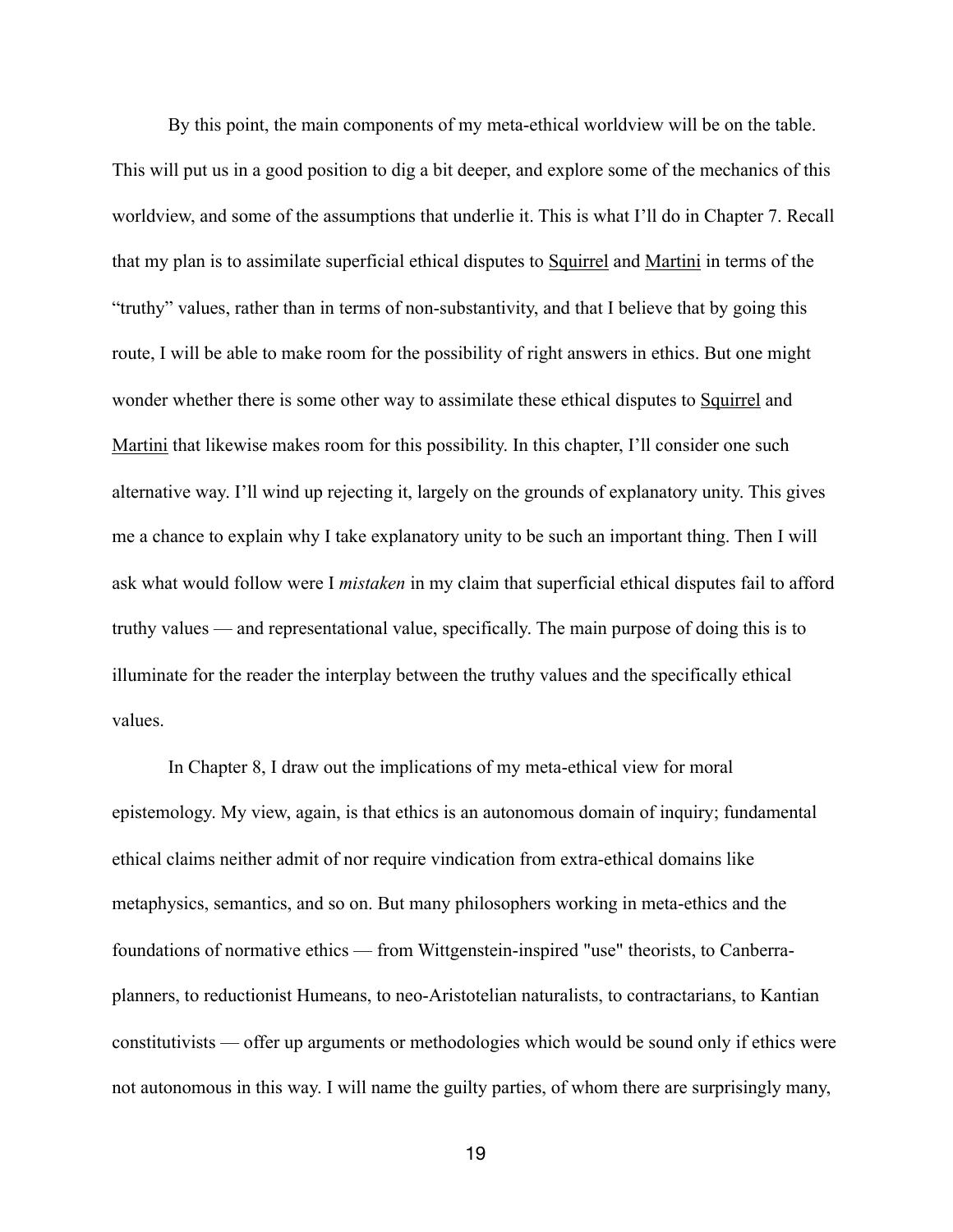and explain where they go wrong. I will also have something to say about the quietist attitude towards moral epistemology more generally.

 Then I will explain the implications of my view for the question of how we ought to respond to disagreement on ethical matters, and for the related question of how much toleration we ought to extend to those whom we judge are ethically misguided. Finally, I will show how the pragmatist quietist is in a particularly good position, as compared with other moral objectivists, to respond to so-called "debunking" arguments.

 In Chapter 9, I explain how my meta-ethical view differs from a prominent and in some ways similar approach — sophisticated quasi-realism/expressivism of the sorts defended by Simon Blackburn, Allan Gibbard, and Terence Horgan and Mark Timmons. And then, finally, in Chapter 10, I tackle what many have considered the most lethal objection to quietist objectivism — the "counter-normativity" or "schmeasons" argument pressed, separately, by Tristram McPherson and David Enoch.

 I should say that about two-thirds of Chapter 8, one-third of Chapter 9, and almost all of Chapter 10, are intelligible for anyone who basically understands what the claim of meta-ethical quietism amounts to — so, e.g., anyone who's read Scanlon's recent book, or the work of aforementioned writers like Dworkin, Parfit, McDowell, Cavell, and so on. So if you're interested less in the particular theoretical apparatus within which I ensconce my quietism, and more in the quietist take on moral epistemology, the contrast between quietism and expressivism, and especially in how quietism might address the daunting "schmeasons" challenge, you may want to peruse the later chapters before circling back — I hope! — to the earlier ones.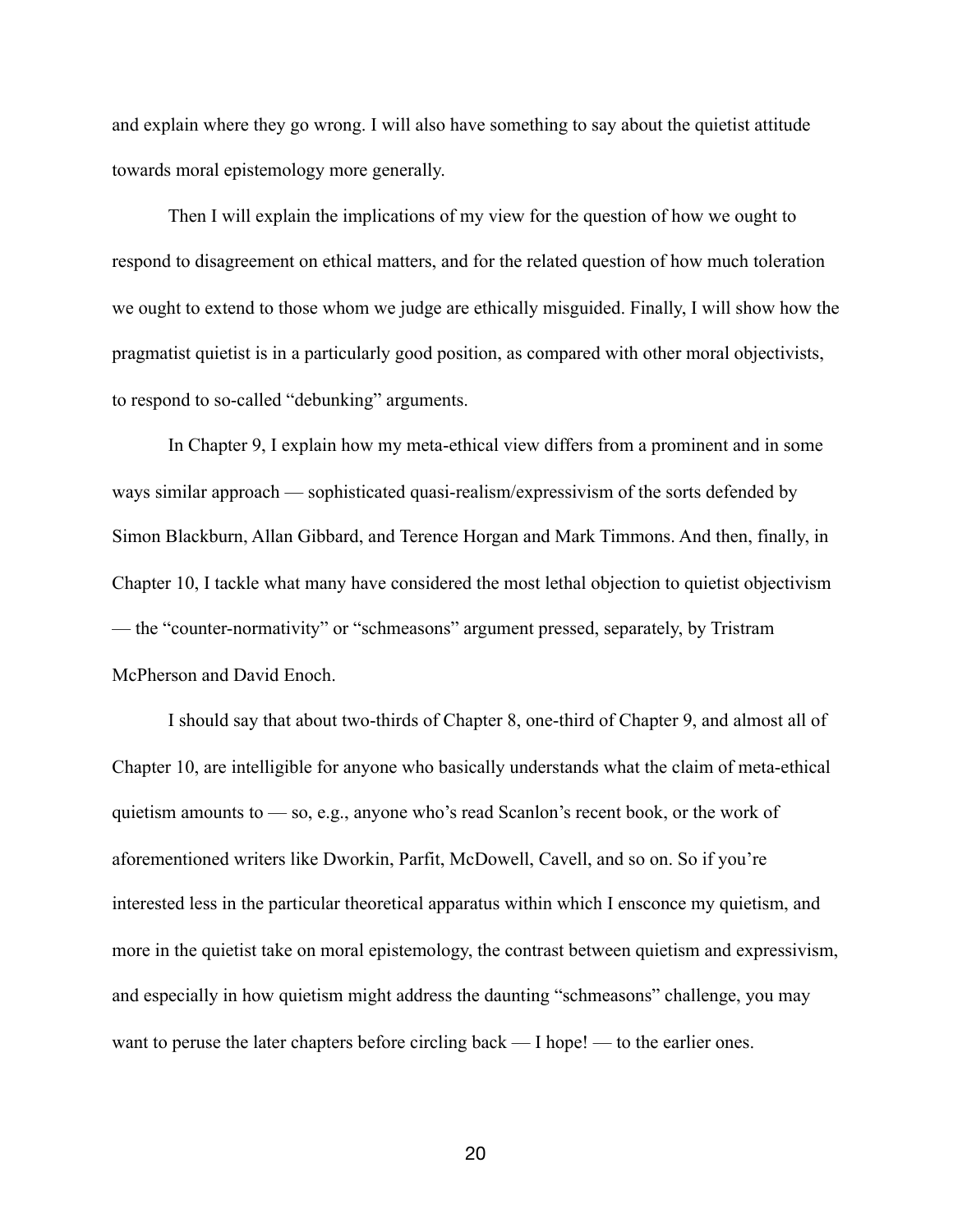I suspect that we first grasp meta-ethical theories, and subsequently store them in our working memory, less by thinking in terms of their explicit tenets, and more by thinking about how they assimilate ethics to the familiar. We ask: "What is this theory basically saying that ethics is *like?*" Some meta-ethicists seem to want to assimilate ethical disputes to straightforward, uncontroversially substantive disputes of the sorts that you would see in the sciences; of these meta-ethicists, some go on to say that these are akin to disputes in the respectable sciences, which afford correct theories, while some go on to say that these are akin to disputes in the bunk sciences, which do not. Some meta-ethicists want to assimilate ethical knowledge to knowledge of mathematics, or grammar; others to so-called "knowledge-how", or to perception. Still other meta-ethicists assimilate ethical thought to approval or disapproval, or to desire, or to planning.

 There will be a lot of argumentative twists and turns in this book, but you may find it easier to keep your bearings by reminding yourself of the assimilation that I favour. I say that the relevant part of ethics is akin to disputes that many call "non-substantive" or "merely verbal" — Squirrel and Martini, and so on — although we are fooled into thinking otherwise. But there is a big difference between ethical disputes and Squirrel and Martini: it's that ethics seems to matter — and matter *ethically* — in a way that its close cousins do not. This is because ethical disputes mediate action and affect in ways that these others do not.

 While I don't want to downplay the difficulty of other meta-ethicists' theoretical work, I do think it's fairly clear what the implications would be for traditional questions of truth, objectivity, semantics, epistemology, and so forth, of the assimilation of ethics to disputes in the natural sciences, for instance. It is rather less clear what implications my own assimilation has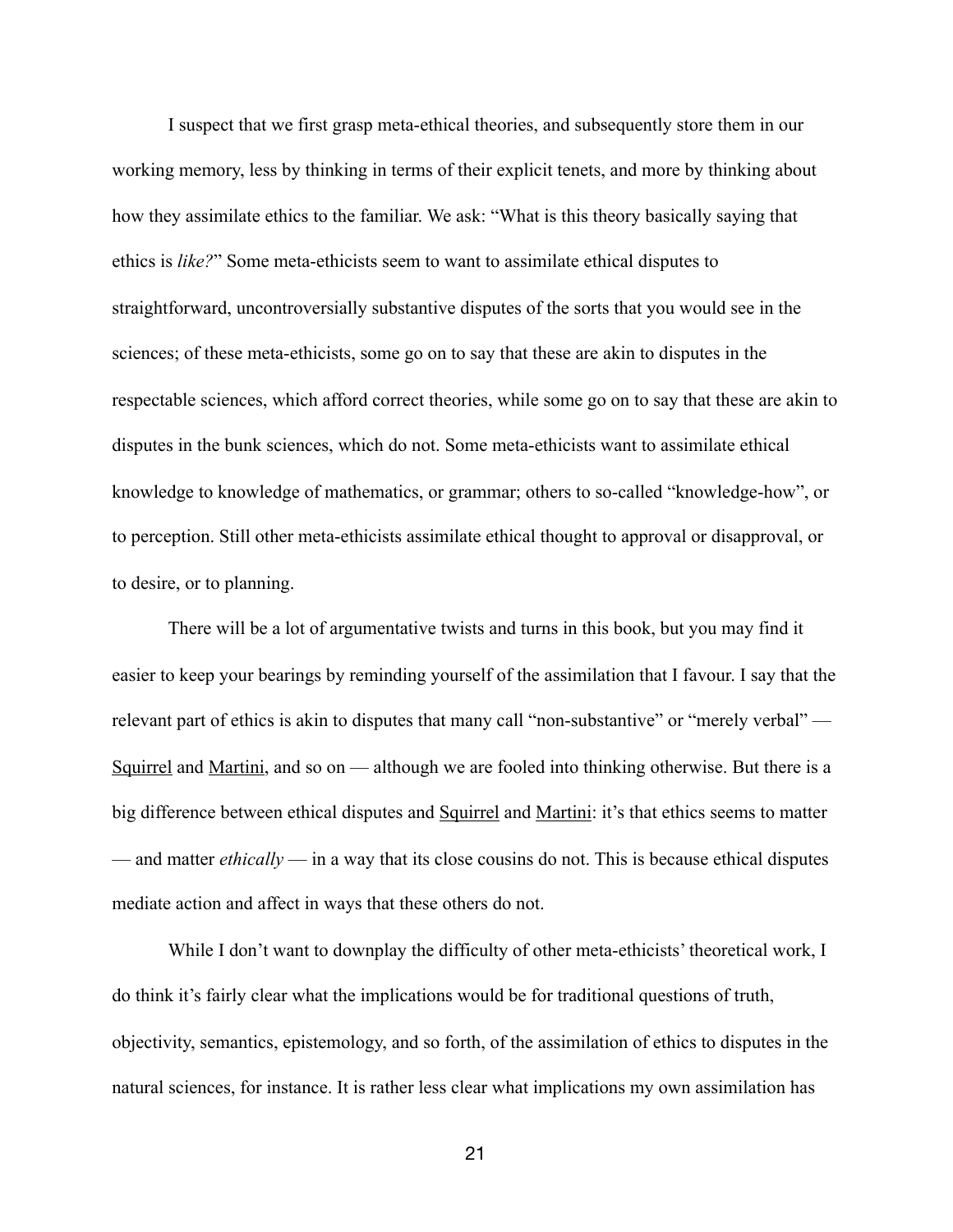for these questions. This is largely because there are two appearances that are hard to reconcile and that push us in different directions. That the relevant ethical disputes are assimilable to Squirrel and Martini inclines us to say "Oh, so they must not have right answers! — after all, they're not even substantive questions!". That they, apparently, matter ethically inclines us to say "Oh, so they must have right answers! — after all, if they matter ethically (or if anything does), then it follows that some ethical disputes have got to have right answers!"

 Because the implications of my assimilation are less clear, it will take more of a theoretical apparatus — more novel distinctions, more hedging and provisos and caveats, more theory-construction — to draw them out. As you know, I draw the conclusion that these ethical disputes do, in fact, have right answers, and that these answers are independent of considerations from metaphysics, the philosophy of language, and so on, such that ethics could rightly be said to be "radically autonomous". I get these results because I opt for a pragmatist, "value-first" order of inquiry/explanation rather than a representationalist one, and because of my general theory of value, which adverts to the three truthy values, the various sorts of specifically ethical values, and their interaction. I believe that my theory of value will eventually strike the reader as natural and intuitive, and that despite being philosophically heterodox, the pragmatist approach to inquiry will reveal itself to be closer indeed to common sense than the representationalist one is. But it will take some work to make all of this apparent.